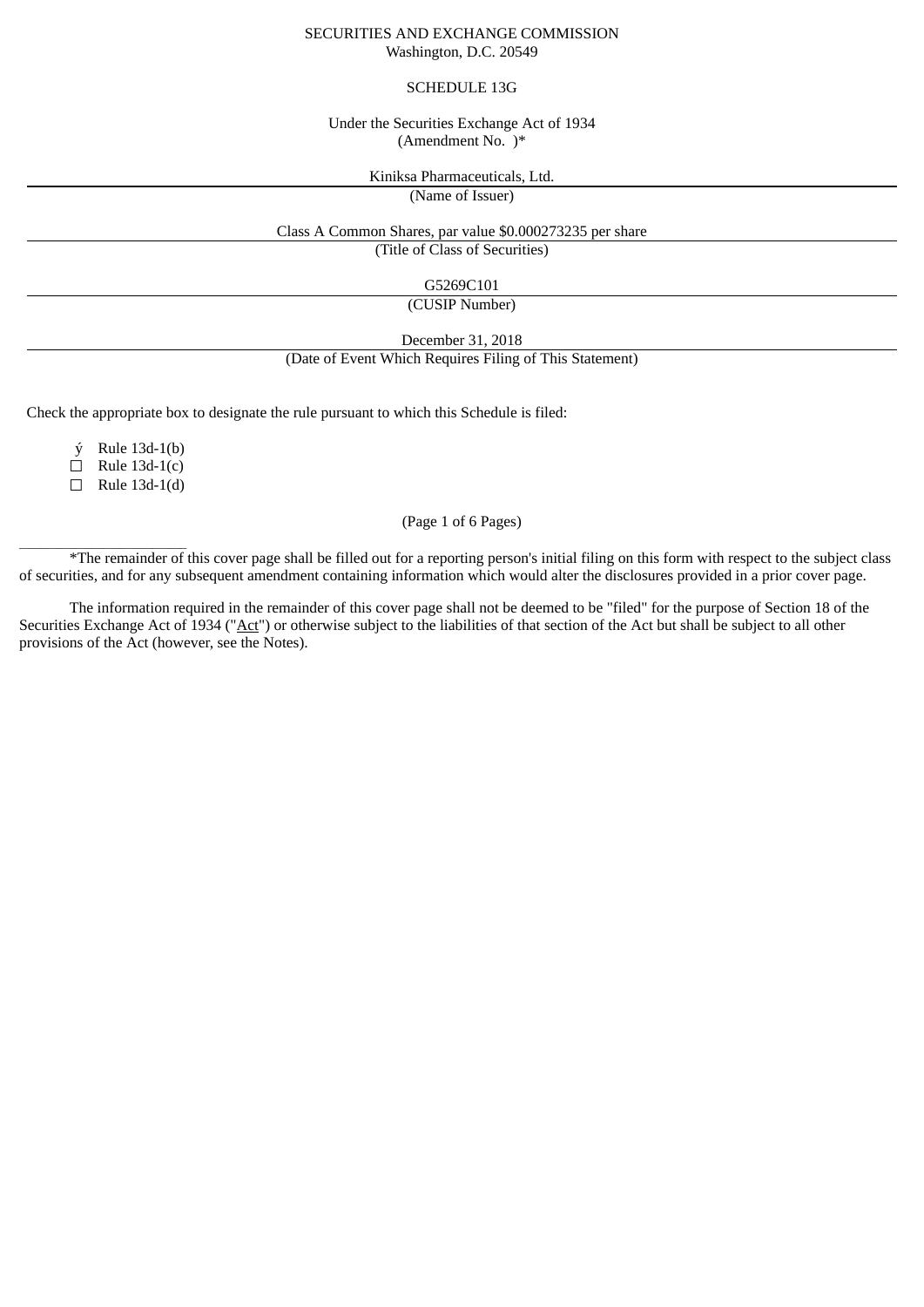| 1                                                                                                                              | <b>NAME OF REPORTING PERSON</b><br>Hillhouse Capital Advisors, Ltd.                             |                                                                  |  |  |  |
|--------------------------------------------------------------------------------------------------------------------------------|-------------------------------------------------------------------------------------------------|------------------------------------------------------------------|--|--|--|
| $\overline{2}$                                                                                                                 | CHECK THE APPROPRIATE BOX IF A MEMBER OF A GROUP                                                | (a) $\Box$<br>(b) $\Box$                                         |  |  |  |
| 3                                                                                                                              | <b>SEC USE ONLY</b>                                                                             |                                                                  |  |  |  |
| $\boldsymbol{4}$                                                                                                               | CITIZENSHIP OR PLACE OF ORGANIZATION<br>Cayman Islands                                          |                                                                  |  |  |  |
| <b>NUMBER OF</b><br><b>SHARES</b><br><b>BENEFICIALLY</b><br><b>OWNED BY</b><br><b>EACH</b><br><b>REPORTING</b><br>PERSON WITH: | 5                                                                                               | <b>SOLE VOTING POWER</b><br>1,388,888 Class A Common Shares      |  |  |  |
|                                                                                                                                | 6                                                                                               | <b>SHARED VOTING POWER</b><br>$-0-$                              |  |  |  |
|                                                                                                                                | 7                                                                                               | <b>SOLE DISPOSITIVE POWER</b><br>1,388,888 Class A Common Shares |  |  |  |
|                                                                                                                                | 8                                                                                               | <b>SHARED DISPOSITIVE POWER</b><br>$-0-$                         |  |  |  |
| 9                                                                                                                              | AGGREGATE AMOUNT BENEFICIALLY OWNED BY EACH REPORTING PERSON<br>1,388,888 Class A Common Shares |                                                                  |  |  |  |
| 10                                                                                                                             | CHECK BOX IF THE AGGREGATE AMOUNT IN ROW (9) EXCLUDES CERTAIN SHARES                            |                                                                  |  |  |  |
| 11                                                                                                                             | PERCENT OF CLASS REPRESENTED BY AMOUNT IN ROW (9)<br>8.8%                                       |                                                                  |  |  |  |
| 12                                                                                                                             | TYPE OF REPORTING PERSON<br>ΙA                                                                  |                                                                  |  |  |  |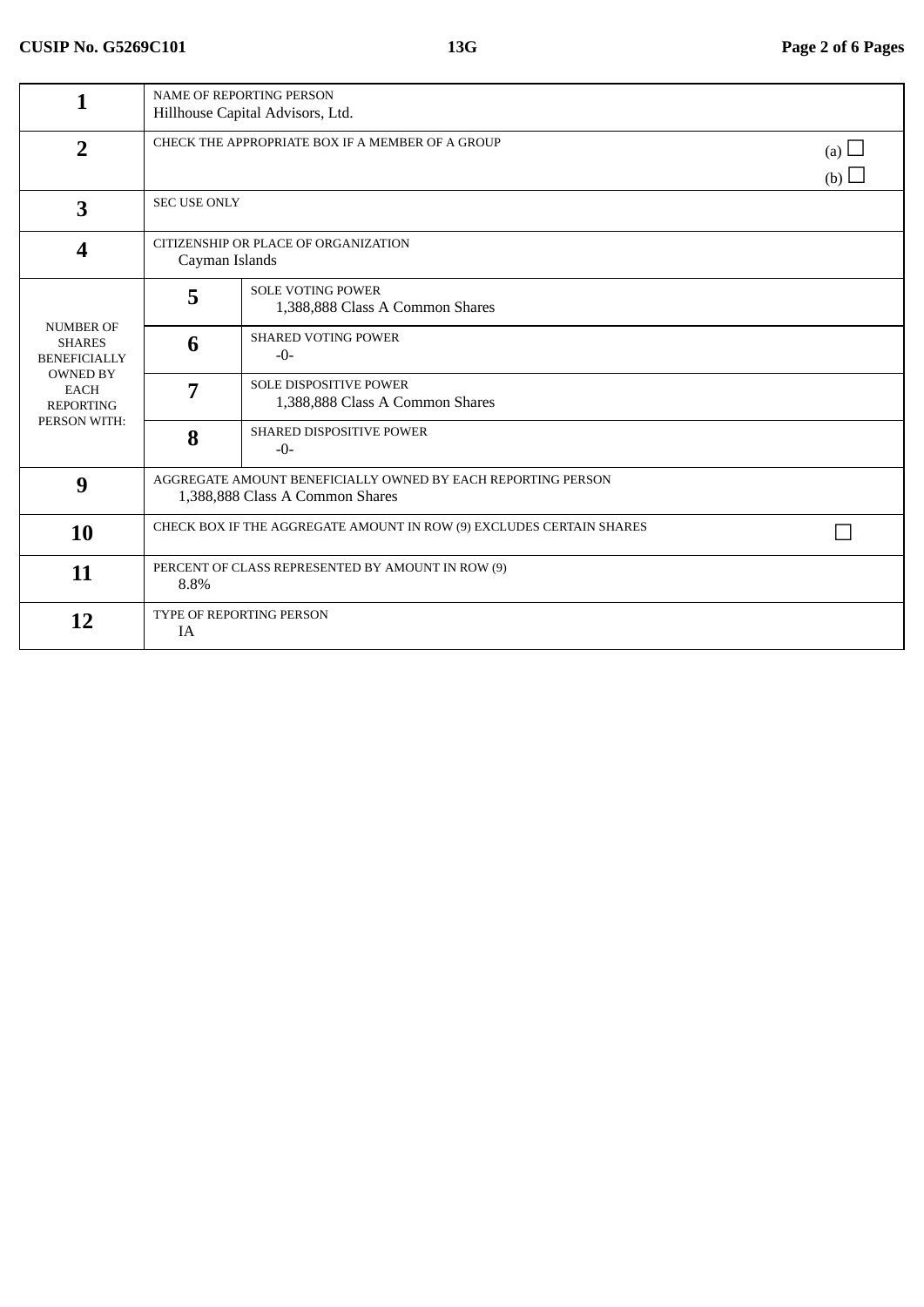| Item $1(a)$ .                      | <b>NAME OF ISSUER</b>                                                                                                                                                                                                                                                                                                                                                                                                                                                                                                                                                                                                                                  |        |                                                                                          |  |  |  |
|------------------------------------|--------------------------------------------------------------------------------------------------------------------------------------------------------------------------------------------------------------------------------------------------------------------------------------------------------------------------------------------------------------------------------------------------------------------------------------------------------------------------------------------------------------------------------------------------------------------------------------------------------------------------------------------------------|--------|------------------------------------------------------------------------------------------|--|--|--|
|                                    |                                                                                                                                                                                                                                                                                                                                                                                                                                                                                                                                                                                                                                                        |        | The name of the issuer is Kiniksa Pharmaceuticals, Ltd. (the "Company").                 |  |  |  |
| Item $1(b)$ .                      | <b>ADDRESS OF ISSUER'S PRINCIPAL EXECUTIVE OFFICES</b>                                                                                                                                                                                                                                                                                                                                                                                                                                                                                                                                                                                                 |        |                                                                                          |  |  |  |
|                                    | The Company's principal executive office is located at Clarendon House, 2 Church Street, Hamilton HM11, Bermuda.                                                                                                                                                                                                                                                                                                                                                                                                                                                                                                                                       |        |                                                                                          |  |  |  |
| Item $2(a)$ .                      | <b>NAME OF PERSON FILING</b><br>This statement is filed by Hillhouse Capital Advisors, Ltd., an exempted Cayman Islands company ("HCA" or the<br>"Reporting Person"), with respect to the Class A Common Shares (as defined in Item 2(d) below) held by Gaoling<br>Fund, L.P. ("Gaoling") and YHG Investment, L.P. ("YHG", together with Gaoling, the "Hillhouse Entities"). HCA<br>acts as the sole management company of Gaoling and sole general partner of YHG. HCA is hereby deemed to be the<br>sole beneficial owner of, and to solely control the voting and investment power of, the Class A Common Shares held<br>by the Hillhouse Entities. |        |                                                                                          |  |  |  |
| Item $2(b)$ .                      | ADDRESS OF PRINCIPAL BUSINESS OFFICE OR, IF NONE, RESIDENCE<br>The address of the business office of the Reporting Person is Suite 2202, 22nd Floor, Two International Finance Centre, 8<br>Finance Street, Central, Hong Kong.                                                                                                                                                                                                                                                                                                                                                                                                                        |        |                                                                                          |  |  |  |
| Item $2(c)$ .                      | <b>CITIZENSHIP</b><br>Cayman Islands                                                                                                                                                                                                                                                                                                                                                                                                                                                                                                                                                                                                                   |        |                                                                                          |  |  |  |
| Item $2(d)$ .                      | <b>TITLE OF CLASS OF SECURITIES</b><br>Class A Common Shares, par value \$0.000273235 per share (the "Class A Common Shares").                                                                                                                                                                                                                                                                                                                                                                                                                                                                                                                         |        |                                                                                          |  |  |  |
| Item $2(e)$ .                      | <b>CUSIP NUMBER</b><br>G5269C101                                                                                                                                                                                                                                                                                                                                                                                                                                                                                                                                                                                                                       |        |                                                                                          |  |  |  |
| Item 3.<br>THE PERSON FILING IS A: |                                                                                                                                                                                                                                                                                                                                                                                                                                                                                                                                                                                                                                                        |        | IF THIS STATEMENT IS FILED PURSUANT TO Rules 13d-1(b), OR 13d-2(b) OR (c), CHECK WHETHER |  |  |  |
|                                    | (a)                                                                                                                                                                                                                                                                                                                                                                                                                                                                                                                                                                                                                                                    | $\Box$ | Broker or dealer registered under Section 15 of the Act;                                 |  |  |  |
|                                    | (b)                                                                                                                                                                                                                                                                                                                                                                                                                                                                                                                                                                                                                                                    | $\Box$ | Bank as defined in Section $3(a)(6)$ of the Act;                                         |  |  |  |
|                                    | (c)                                                                                                                                                                                                                                                                                                                                                                                                                                                                                                                                                                                                                                                    | $\Box$ | Insurance company as defined in Section $3(a)(19)$ of the Act;                           |  |  |  |
|                                    | (d)                                                                                                                                                                                                                                                                                                                                                                                                                                                                                                                                                                                                                                                    | $\Box$ | Investment company registered under Section 8 of the Investment Company Act of 1940;     |  |  |  |

(e)  $\dot{y}$  An investment adviser in accordance with Rule 13d-1(b)(1)(ii)(E);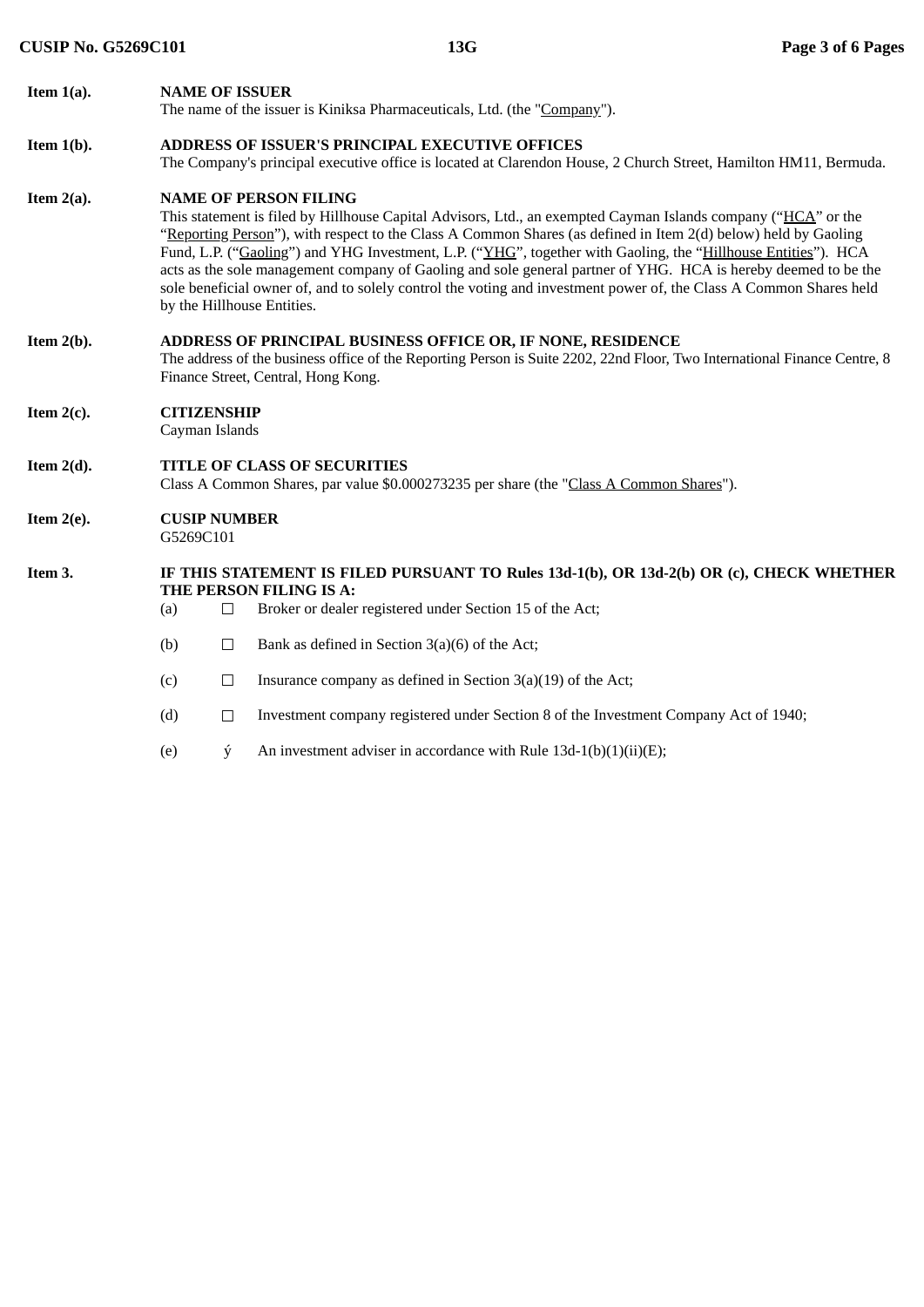|         | (f)                                                                                                                                                               | $\Box$                                                                                                                                                                                                                                                                                                                           | An employee benefit plan or endowment fund in accordance with Rule $13d-1(b)(1)(ii)(F)$ ;                                              |  |  |
|---------|-------------------------------------------------------------------------------------------------------------------------------------------------------------------|----------------------------------------------------------------------------------------------------------------------------------------------------------------------------------------------------------------------------------------------------------------------------------------------------------------------------------|----------------------------------------------------------------------------------------------------------------------------------------|--|--|
|         | (g)                                                                                                                                                               | $\Box$                                                                                                                                                                                                                                                                                                                           | A parent holding company or control person in accordance with Rule $13d-1(b)(1)(ii)(G);$                                               |  |  |
|         | (h)                                                                                                                                                               | $\Box$                                                                                                                                                                                                                                                                                                                           | A savings association as defined in Section 3(b) of the Federal Deposit Insurance Act;                                                 |  |  |
|         | (i)                                                                                                                                                               | $\Box$                                                                                                                                                                                                                                                                                                                           | A church plan that is excluded from the definition of an investment company under Section $3(c)(14)$ of<br>the Investment Company Act; |  |  |
|         | (j)                                                                                                                                                               | $\Box$                                                                                                                                                                                                                                                                                                                           | A non-U.S. institution in accordance with Rule $13d-1(b)(1)(ii)(J);$                                                                   |  |  |
|         | (k)                                                                                                                                                               | $\Box$                                                                                                                                                                                                                                                                                                                           | Group, in accordance with Rule $13d-1(b)(1)(ii)(K)$ .                                                                                  |  |  |
|         | If filing as a non-U.S. institution in accordance with Rule $13d-1(b)(1)(ii)(J)$ , please                                                                         |                                                                                                                                                                                                                                                                                                                                  |                                                                                                                                        |  |  |
| Item 4. |                                                                                                                                                                   | <b>OWNERSHIP</b><br>The percentage set forth in this Schedule 13G is calculated based upon an aggregate of 15,797,220 Class A Common<br>Shares outstanding as of December 31, 2018, as reported in the Company's Prospectus filed pursuant to Rule 424(b)(4)<br>with the Securities and Exchange Commission on February 1, 2019. |                                                                                                                                        |  |  |
|         | The information required by Items $4(a)$ - (c) is set forth in Rows 5 - 11 of the cover page for the Reporting Person and<br>is incorporated herein by reference. |                                                                                                                                                                                                                                                                                                                                  |                                                                                                                                        |  |  |
| Item 5. |                                                                                                                                                                   | <b>OWNERSHIP OF FIVE PERCENT OR LESS OF A CLASS</b><br>Not applicable.                                                                                                                                                                                                                                                           |                                                                                                                                        |  |  |
| Item 6. |                                                                                                                                                                   | <b>OWNERSHIP OF MORE THAN FIVE PERCENT ON BEHALF OF ANOTHER PERSON</b><br>See Item 2.                                                                                                                                                                                                                                            |                                                                                                                                        |  |  |
| Item 7. |                                                                                                                                                                   | <b>IDENTIFICATION AND CLASSIFICATION OF THE SUBSIDIARY WHICH ACQUIRED THE SECURITY</b><br>BEING REPORTED ON BY THE PARENT HOLDING COMPANY OR CONTROL PERSON<br>Not applicable.                                                                                                                                                   |                                                                                                                                        |  |  |
| Item 8. |                                                                                                                                                                   | <b>IDENTIFICATION AND CLASSIFICATION OF MEMBERS OF THE GROUP</b><br>Not applicable.                                                                                                                                                                                                                                              |                                                                                                                                        |  |  |
| Item 9. |                                                                                                                                                                   | <b>NOTICE OF DISSOLUTION OF GROUP</b><br>Not applicable.                                                                                                                                                                                                                                                                         |                                                                                                                                        |  |  |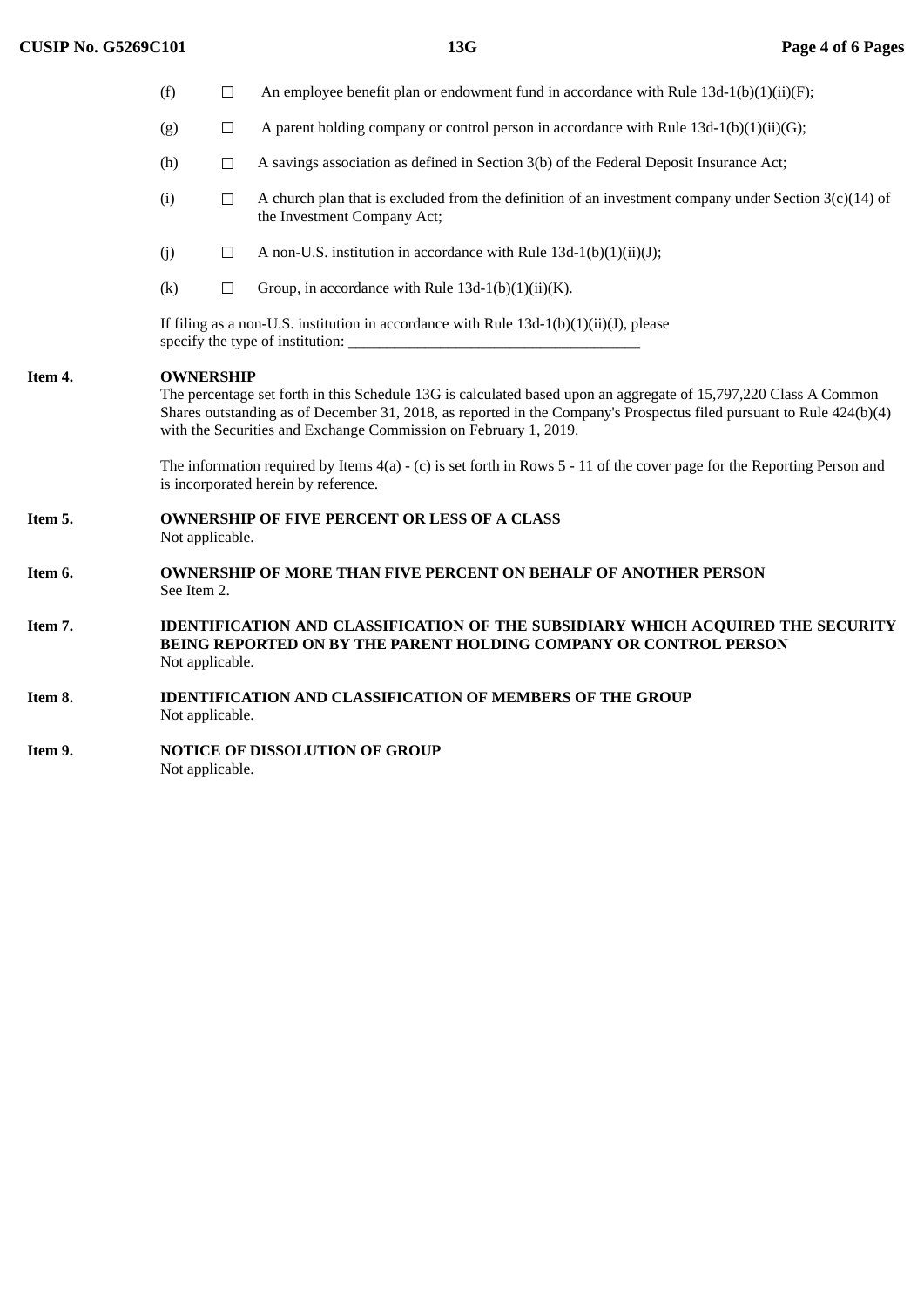# **Item 10. CERTIFICATION**

The Reporting Person hereby makes the following certification:

By signing below the Reporting Person certifies that, to the best of its knowledge and belief, the securities referred to above were acquired and are held in the ordinary course of business and were not acquired for the purpose of or with the effect of changing or influencing the control of the issuer of the securities and were not acquired and are not held in connection with or as a participant in any transaction having that purpose or effect.